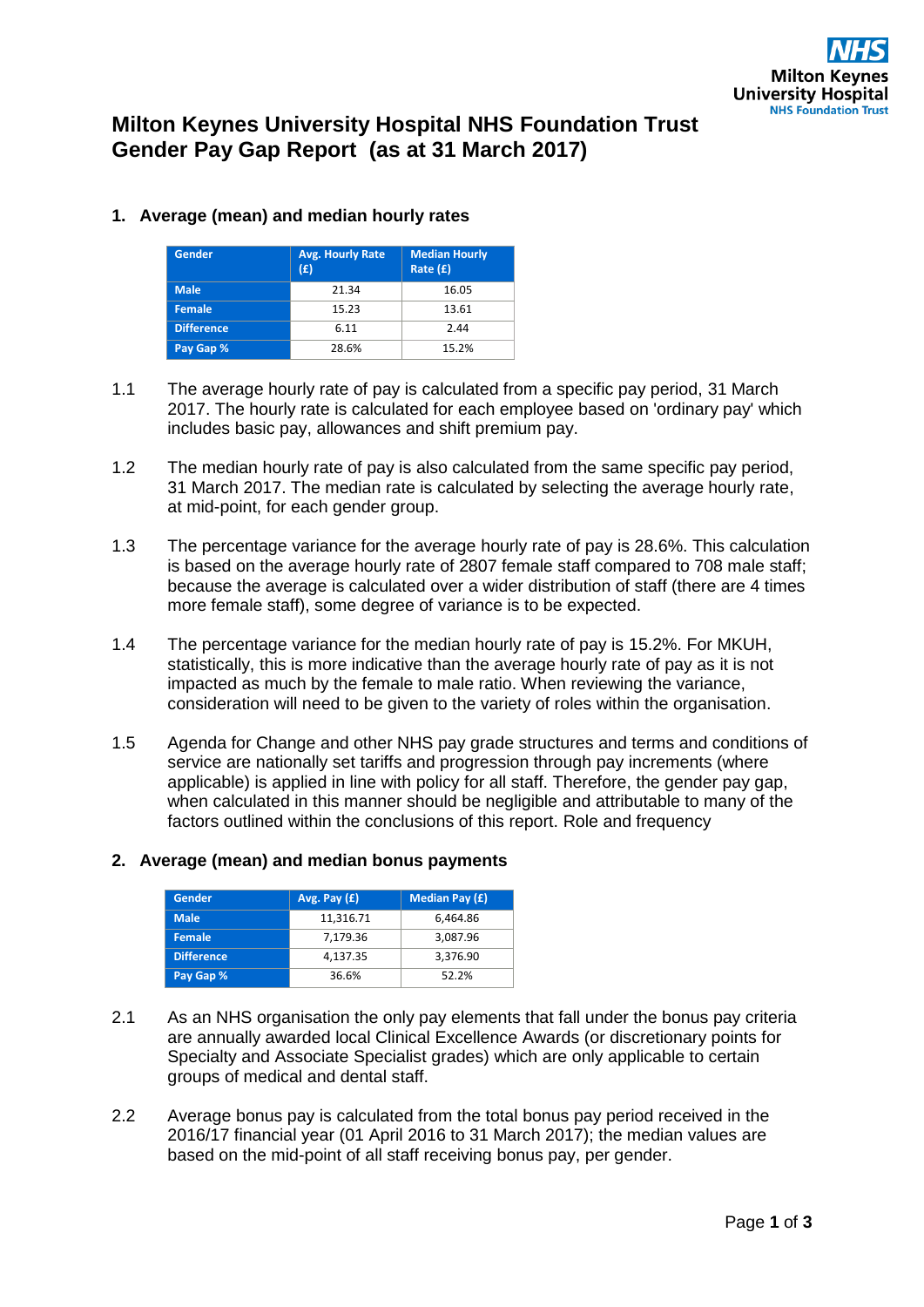2.3 The percentage variance for the bonus hourly rate of pay is just over 36.6% while the percentage variance for the median bonus hourly rate of pay is just over 52.2%. The pay elements that are used in this calculation are awarded as a result of recognition of excellent practice, innovation and/or medical research, over and above contractual requirements. The selection criteria by which applications are assessed during the pre-panel award process is considered fair and equitable.

## **3. Proportion of male and female receiving a bonus payment**

| Gender      | <b>Employees Paid</b><br><b>Bonus</b> | <b>Total Relevant</b><br><b>Employees</b> | %    | <b>Relevant E'ees -</b><br><b>Consultants and</b><br>Associate<br><b>Specialists</b> | %      |
|-------------|---------------------------------------|-------------------------------------------|------|--------------------------------------------------------------------------------------|--------|
| Female      | 21                                    | 3573                                      | 0.59 | 62                                                                                   | 33.87% |
| <b>Male</b> | 51                                    | 957                                       | 5.33 | 104                                                                                  | 49.04% |

- 3.1 This calculation expresses the number of staff receiving bonus pay as a percentage of the total number of staff, and also as a percentage of the number of relevant employees that could be eligible for a bonus payment in each gender group.
- 3.2 As outlined in section 2, the only pay elements that fall under the bonus pay criteria are annually awarded local Clinical Excellence Awards which are only applicable to certain groups of medical and dental staff.
- 3.3 Bonus pay applies to just over 1.5% percent of all staff employed by MKUH and the gender split for this group of staff (medical and dental) is broadly replicated on a national scale. While these data are of relevance to MKUH, they are less significant than the gap shown for average and median rates. Nevertheless, the Trust recognises that it can take steps redress this imbalance locally.
- 3.4 43.4% (72) of the total relevant number of employees (consultants and associate Specialists - 166) received a bonus. Of the total relevant number of employees (consultants and associate specialists) who received a bonus, 12.7% are female and 30.7% are male.

### **4. Proportion of male and female in each pay quartile (ordinary pay)**

| Quartile         | <b>Female</b> | <b>Male</b> | Female % | Male % |
|------------------|---------------|-------------|----------|--------|
| 1 - Lower        | 701           | 171         | 80.39    | 19.61  |
| 2 – Lower middle | 756           | 125         | 85.81    | 14.19  |
| 3 – Upper middle | 772           | 109         | 87.63    | 12.37  |
| $ $ 4 – Upper    | 578           | 303         | 65.61    | 34.39  |

- 4.4 In order to create the quartile information all staff are sorted by their hourly rate of pay, this list is then split into 4 equal parts (where possible). Number of employees |  $Q1 = Low$ .  $Q4 = High$
- 4.5 The total staff analysed comprises a headcount of 3515 MKUH employees as at 31 March 2017.
- 4.6 When reviewing the quartile information it is important to take into account the types of roles available within the organisation and the different gender splits that occur within specific roles.